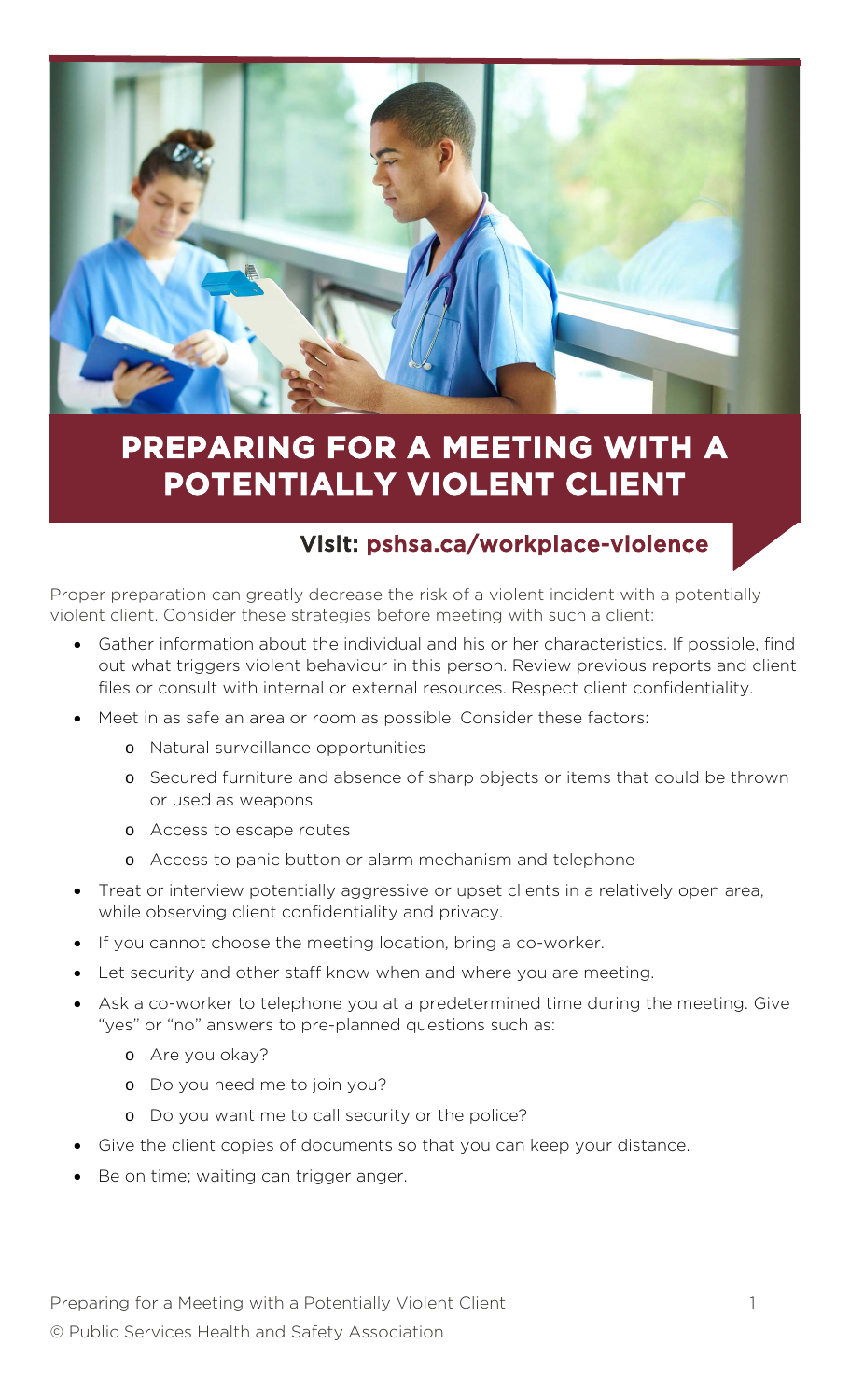### VERBAL COMMUNICATION

Talking can defuse anger. Here are some strategies to use when speaking with someone who is angry:

- Make your first contact neutral or non-directive: for example, ask how you can help. This inquiry communicates a sense of normal interaction.
- Focus your attention on the other person to let them know you are interested in what they have to say.
- Maintain a calm and reassuring demeanor. Try to calm the other person DO NOT allow the other person's anger to become your anger.
- Always be courteous to clients despite their behaviour. Introduce yourself and call them by name.
- Remain conscious of how you are delivering your words, and how receptive your body language and posture is.
- Use empathy acknowledge the client's feelings confirm that you know they are upset.
- Use active listening skills. Do not interrupt.
- Confirm your understanding of the issue or problem by repeating what the client has told you.
- Acknowledge the client's feelings and concerns.
- Use simple language; avoid jargon or technical language.
- Speak slowly, quietly and confidently.
- Remain open-minded, objective, and non-judgmental.
- Encourage the person to talk and express themselves as this will assist in decreasing their tension. DO NOT tell the person to relax, chill or calm down.
- Always be honest. Do not make promises that you cannot keep.
- Keep the client's attention focused on the current issue.
- Use silence as a calming tool.
- Always attempt to explain delays or long waiting periods. Not doing so can be construed as discourtesy.
- Be prepared to apologize as necessary and accept criticism positively.
- Avoid giving commands.
- Look for ways to the help the person save face.
- In a calm and non-threatening way, explain that violence is unacceptable and is not tolerated.
- If you feel threatened, politely and calmly terminate the interaction.